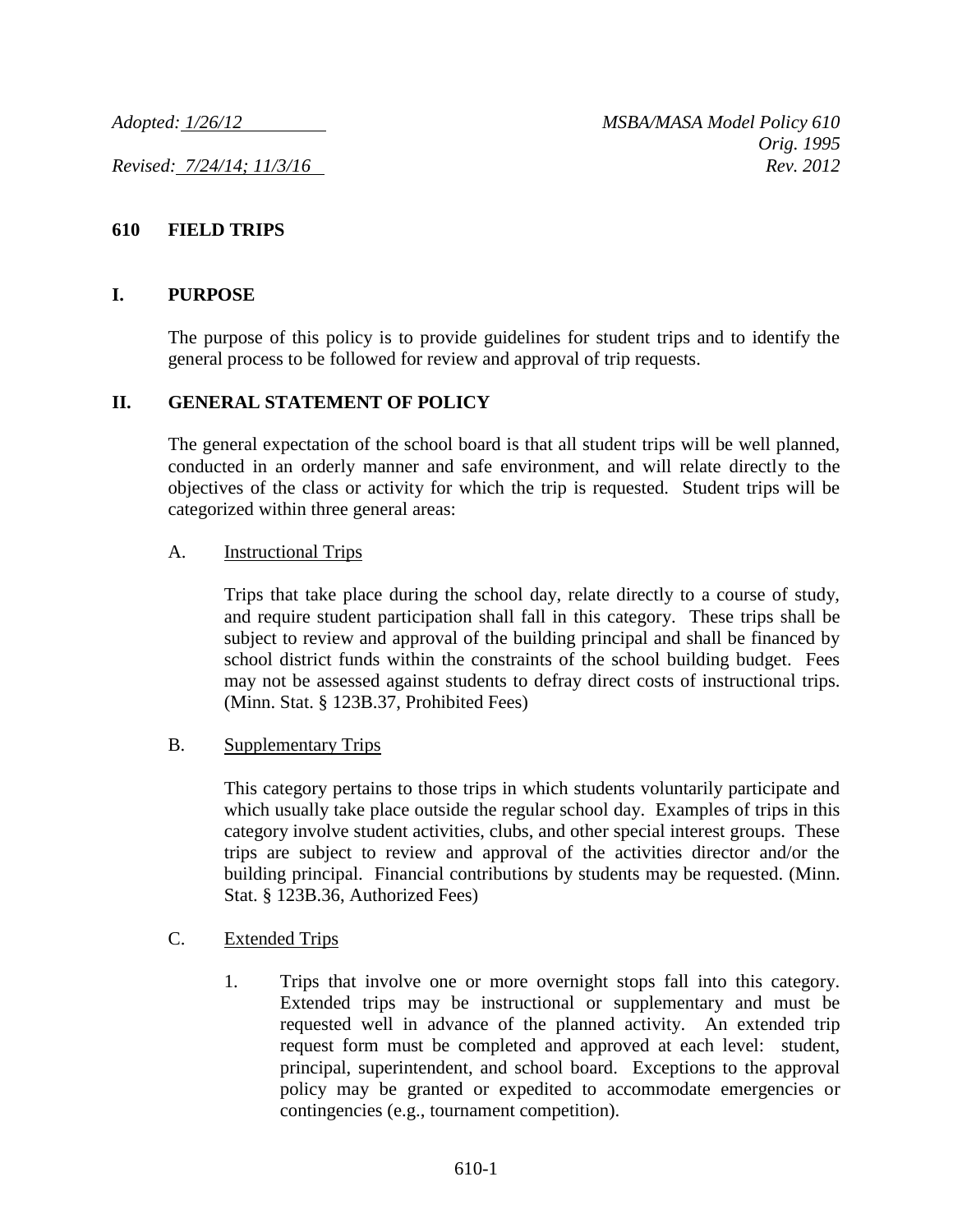2. The school board acknowledges and supports the efforts of booster clubs and similar organizations in providing extended trip opportunities for students.

# **III. REGULATIONS**

- A. Rules of conduct and discipline for students and employees shall apply to all student trip activity.
- B. The school administration shall be responsible for providing more detailed procedures, including parental involvement, supervision, and such other factors deemed important and in the best interest of students.
- C. Transportation shall be furnished through a commercial carrier or school-owned vehicle.
- D. An employee may use a personal vehicle to transport staff or personal property for purposes of a field trip upon prior, written approval from administration.
- E. An employee must not use a personal vehicle to transport one or more students for purposes of a field trip.
	- 1. If immediate transportation of a student is required due to an emergency or unforeseen circumstance, such as the illness or injury of a child, and the transportation does not constitute regular or scheduled transportation, a personal vehicle may be used. To the extent a personal vehicle is used, the vehicle must be properly registered and insured.
	- 2. An employee must obtain preapproval by administration of student transportation by a personal vehicle, pursuant to Section III.E.1, if practicable. If preapproval by administration of use of a personal vehicle cannot be obtained in a reasonable time given the circumstances, an employee shall report the relevant facts and circumstances justifying the need for use of a personal vehicle to administration as soon as practicable. The relevant facts and circumstances for use of a personal vehicle shall be documented by administration.

## **IV. SCHOOL BOARD REVIEW**

The superintendent shall at least annually report to the school board upon the utilization of trips under this policy.

| <b>Legal References:</b> | Minn. Stat. § 123B.36 (Authorized Fees)                             |
|--------------------------|---------------------------------------------------------------------|
|                          | Minn. Stat. § 123B.37 (Prohibited Fees)                             |
|                          | Minn. Stat. § 123B.49 (Cocurricular and Extracurricular Activities; |
|                          | Insurance)                                                          |
|                          | Minn. Stat. § 169.011, Subd. 71(a) (Definition of a School Bus)     |